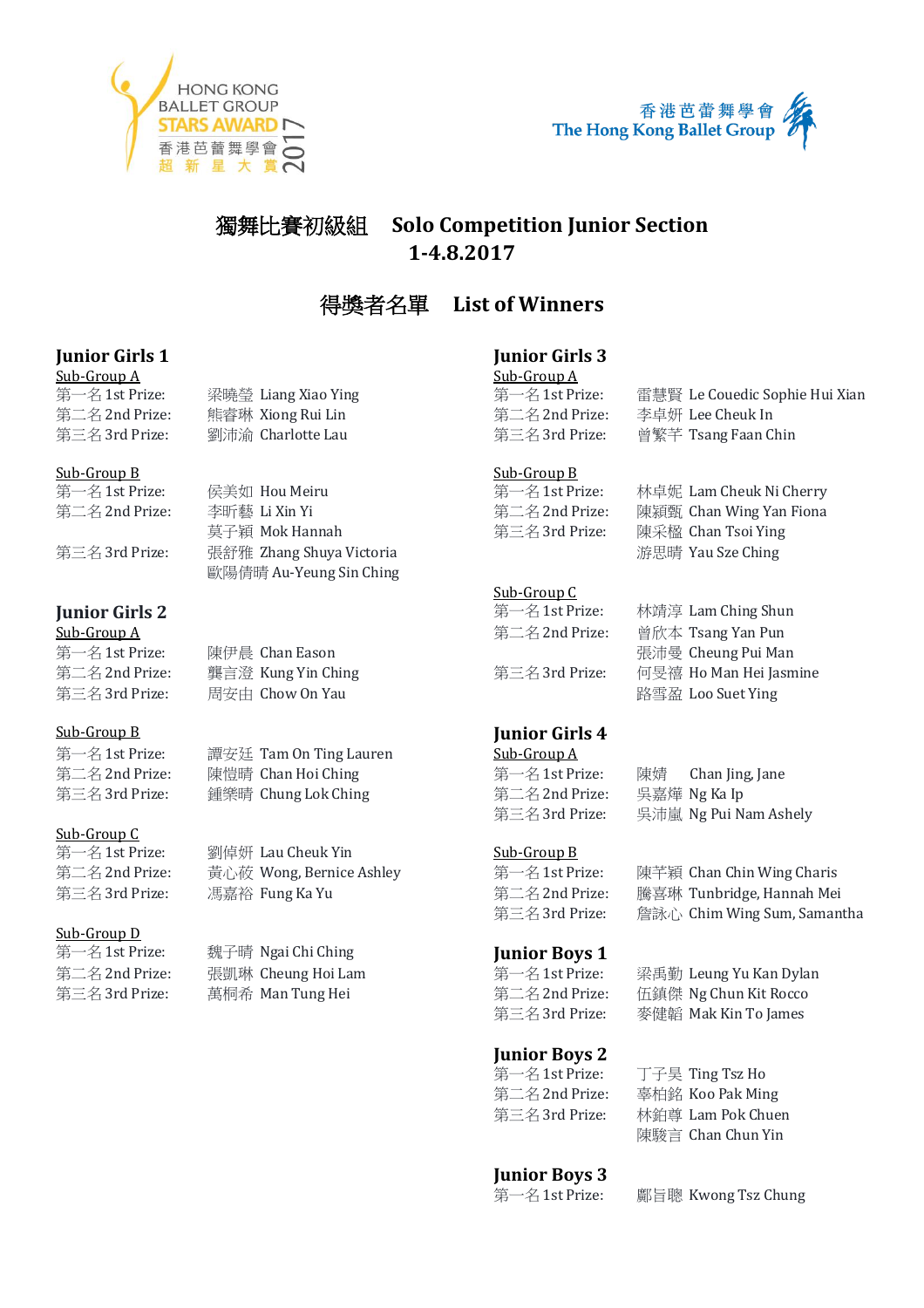



# 獨舞比賽高級組 **Solo Competition Senior Section 24-26.8.2017**

# 得獎者名單 **List of Winners**

| <b>Senior Female 1</b> |     |                       |
|------------------------|-----|-----------------------|
| 金獎 Gold Award:         | 李凱盈 | Lee Hoi Ying          |
| 銀獎 Silver Award:       | 李羚端 | Li Ling Tuen          |
| 銅獎 Bronze Award:       | 吳嘉燁 | Ng Ka Ip              |
|                        | 陳芊穎 | Chan Chin Wing Charis |
| <b>Senior Female 2</b> |     |                       |
| 銀獎 Silver Award:       | 李凱盈 | Lee Hoi Ying          |
| 銅獎 Bronze Award:       | 姜嘉晴 | Keung Ka Ching        |
| <b>Senior Female 3</b> |     |                       |
| 銀獎 Silver Award:       | 姜嘉晴 | Keung Ka Ching        |
| <b>Senior Male 1</b>   |     |                       |
| 銀獎 Silver Award:       | 陳易希 | Jordan Yeuk Hay Chan  |
| <b>Senior Male 2</b>   |     |                       |
| 銀獎 Silver Award:       | 顏文胜 | Julian Wen-Sheng Gan  |
|                        | 陳易希 | Jordan Yeuk Hay Chan  |

# 獨舞比賽成人組 **Solo Competition Adult Section 4.8.2017**

## 得獎者名單 **List of Winners**

**第一名 1st Prize: ファイン マイン しゅうしょう まんしゃ きょうしょう きょうしゅう Hata Yukiko** 第二名 2nd Prize: 麥佩詩 Mak Pui See

鄭文希 Cheng Man Hay Marianne 第三名 3rd Prize: 張詠琪 Cheung Wing Ki Veronica 林愷悌 Katie Lin

# 群舞比賽 **Group Dance Competition 22.8.2017**

## 得獎者名單 **List of Winners**

金獎 Gold Award: 郭曉媛 Kwok Hiu Wun Dawnie 銀獎 Silver Award: 吳詠珊 、許玉芬 Ng Wing Shan & Hui Yuk Fan